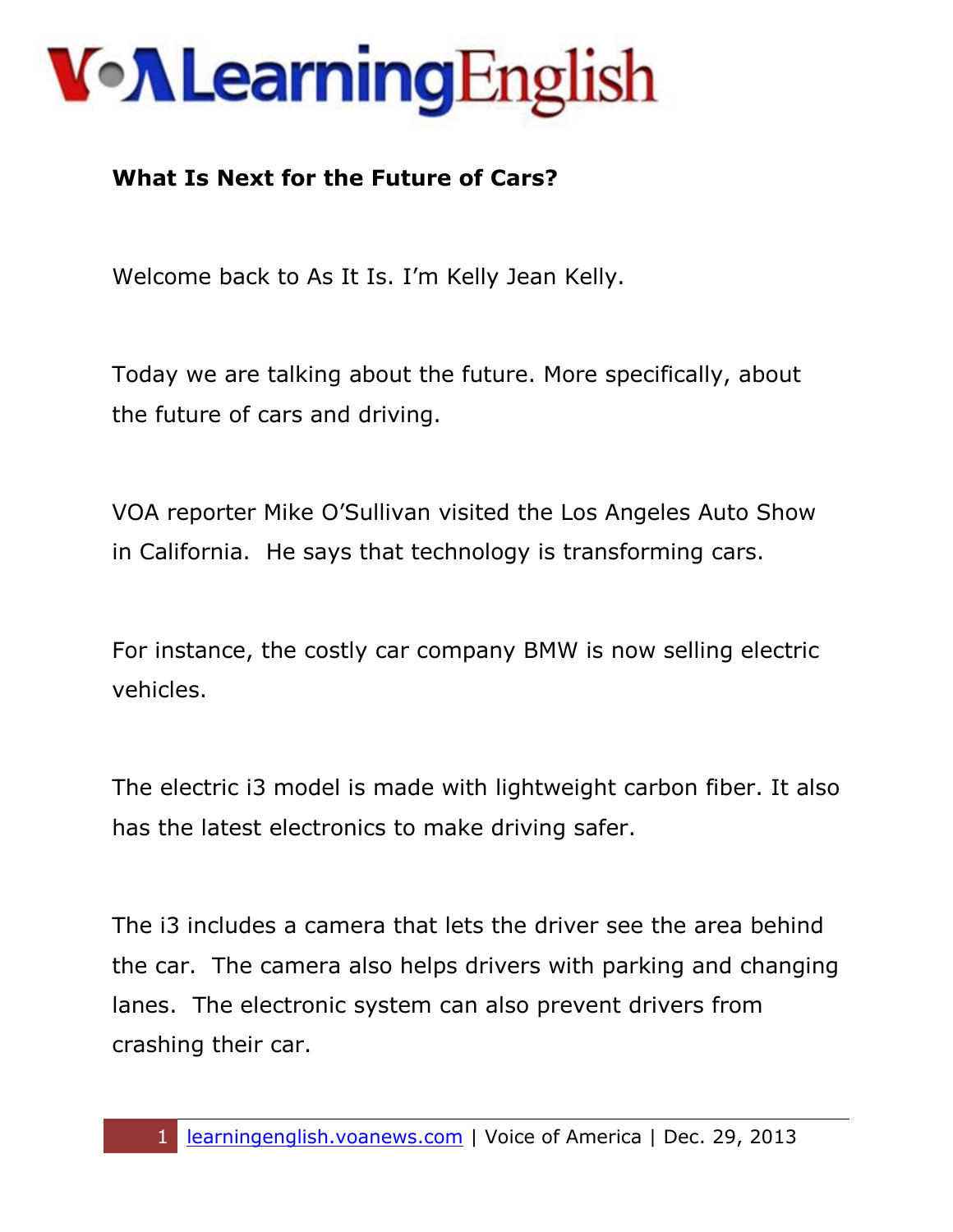## VollearningEnglish

Theresa Moriarty works for BMW. She drove reporter Mike O'Sullivan through Los Angeles. She says using the brakes to stop or slow down helps add power to the battery.

"Any time you're not accelerating, the regenerative braking kicks on and the car will slow, adding some energy back to your

"Blue tooth is connecting."

The company General Motors, or GM, has built a Cadillac model that uses both gasoline and electricity. Stuart Fowle works for GM. He says the system lets drivers start the car when they are away from it. It also lets them see what is happening with the car from anywhere in the world.

"The smart phone app we have allows you to check your tire pressures, check your oil level or your oil life. It allows you to check your fuel level, how much range you have on that tank of fuel."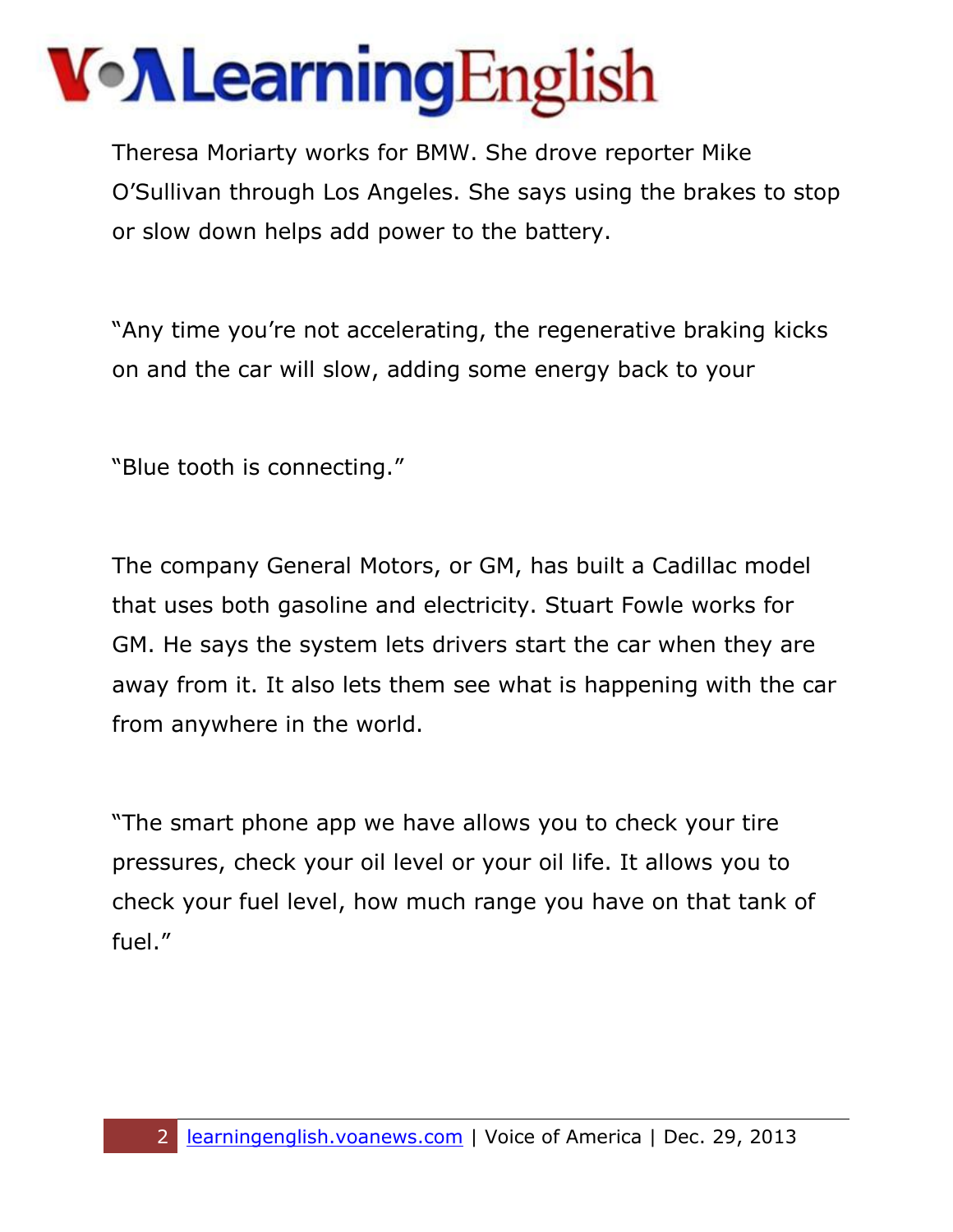## VollearningEnglish

Owners of large groups of cars or trucks -- called fleets -- use technology to stay in contact with their vehicles. Joshua Turner works at Sprint Velocity, which helps create those connections.

"If, for instance, a fleet vehicle were to experience a flat tire, the system in the vehicle would be able to transmit that to the appropriate repair technician, and then also alert fleet management when that vehicle was able to come back online."

Cars can already tell drivers where they can get fuel, as well as the cost of the fuel. David Jumpa works for Airbiquity. His company sells online vehicle services in 50 countries. Mr. Jumpa says cars will soon be able to share information with each other.

"Information that there's ice on the road ahead, right, based on the information the previous car just passed up."

Cars cannot yet talk to one another. But Mr. Jumpa says they will be able to in the future, as they become even more connected.